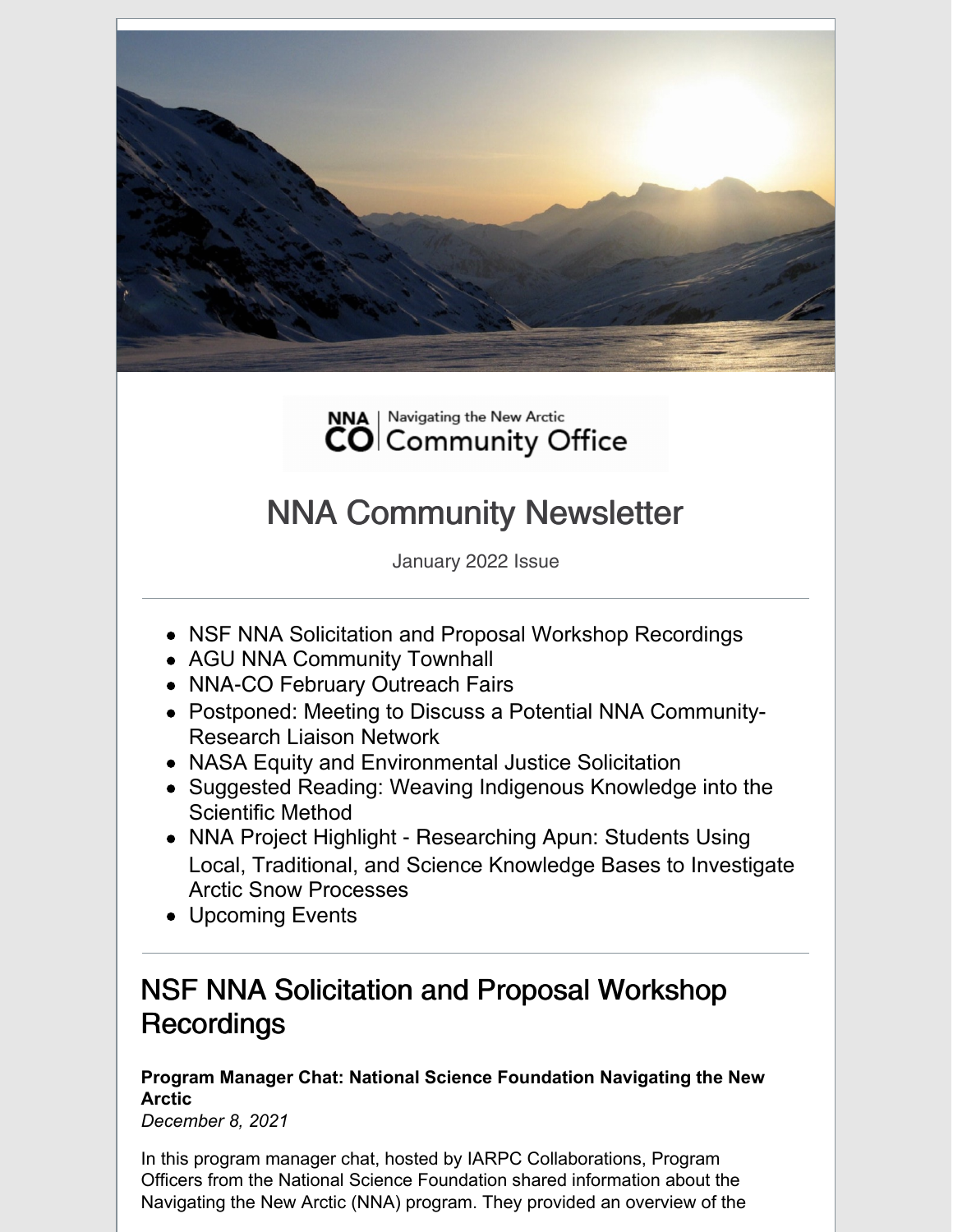recently released **[solicitation](https://www.nsf.gov/publications/pub_summ.jsp?WT.z_pims_id=505594&ods_key=nsf22520)**, highlighted major changes, reviewed program goals, and answered questions.

Find the **[presentation](https://www.youtube.com/watch?v=T50HdfjttvM) recording here**. Find the **[presentation](https://www.nsf.gov/geo/opp/arctic/nna/NNA Slide Deck FY22.pdf) slides here**.

#### **NSF Navigating the NNA Proposal Preparation and Merit Review Process Workshop**

*December 9, 2021*

The National Science Foundation (NSF) held a Navigating the New Arctic (NNA) proposal workshop, hosted by the NNA Community Office. The presentation consisted of an overview of the NSF review process and Intellectual Merit and Broader Impacts criteria, as well as most common mistakes made by investigators when submitting a proposal.

Find the **[presentation](https://www.youtube.com/watch?v=RQZTPpixm-4) recording here**. Find the **[presentation](https://www.nna-co.org/sites/default/files/2021-12/NSF NNA Proposal Workshop Presentation Slides.pdf) slides here**.

## **AGU NNA Community Townhall**

**Coordination for Use-Inspired Convergence Research and Equitable Collaboration in the Arctic: A Navigating the New Arctic (NNA) Community Town Hall**

*December 16, 2021*

The NNA Town Hall at AGU provided an overview of the NNA Community Office (NNA-CO) and shared information about ways to get involved in the NNA community, including involvement in the NNA Broader Impacts Network, and participation in upcoming NNA trainings on data management, education and outreach, and Arctic community engagement. At the Town Hall, we discussed the design and implementation of Convergence Research Working Groups, which will kick-off in early 2023. To address cross-cutting research challenges, these groups will bring together NNA community members from across NNA groups and partners, and include participation and cohort development for an Early Career Fellows group. In early 2022, the NNA-CO will provide a draft design paper to act as a foundation for discussion, and we look forward to input from across the Arctic-engaged community during the year ahead.

#### **NNA-CO February Outreach Fairs**

*February 8, 2022 & February 16, 2022 2:00pm AKT & 4:00pm AKT Virtual events*

The NNA Community Office is hosting an Arctic Outreach Fair during the Alaska Forum on the Environment (AFE) on February 8, 2022, and an Arctic Educators Fair on February 16, 2022. During these events, NNA project teams are invited to share flash talks highlighting their NNA projects if they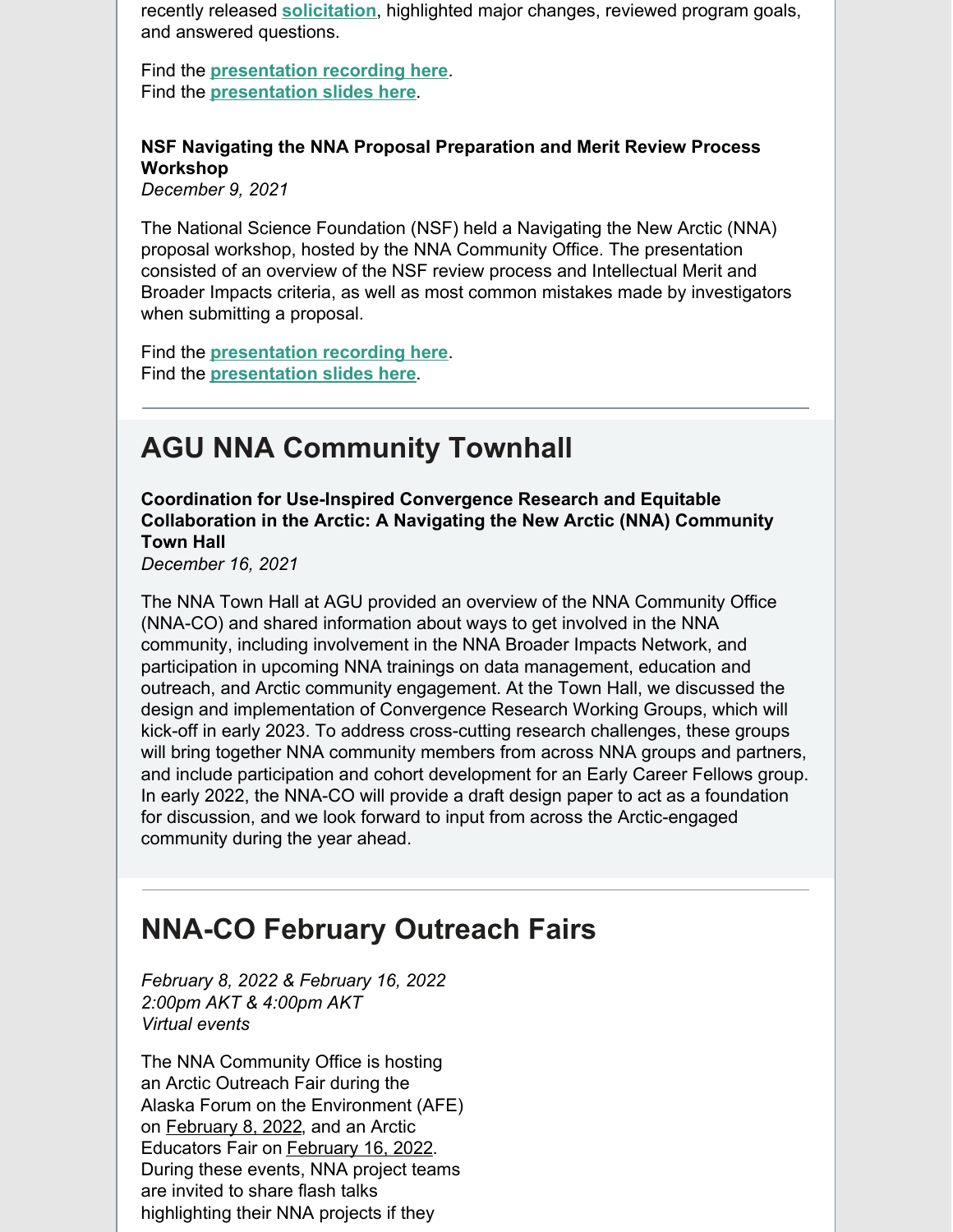have a focus on either community outreach or K-16 education in Alaska. We are inviting Alaska community leaders, local residents, rural organizations, and formal and informal educators to attend. This is an opportunity to engage with Alaska communities, strengthen partnerships, and introduce educators to new resources or opportunities that your research may provide.

To attend the Arctic Outreach Fair, please register for the **Alaska Forum on**



**the [Environment](https://akforum.org/)**. To attend the Arctic Educators Fair, please**[register](https://www.eventbrite.com/e/arctic-educators-fair-tickets-222303223927) here**. **All flash talk slots are now filled.**

### **Postponed: Meeting to Discuss a Potential NNA Community-Research Liaison Network**

The NNA-CO Team decided to postpone the NNA Community-Research Steward/Liaison Network Discussion Meet-Up that was previously planned for January 20. Due to scheduling conflicts and concerns that we didn't yet have an equitable balance in participation across NNA researchers and community partners, we decided to aim for a future date, yet to be determined. We thank those who registered and expressed an interest in this event.

# NASA Equity and Environmental Justice Solicitation

The NASA Earth Science Division (ESD) solicits proposals to advance progress on equity and environmental justice (EEJ) domestically through the application of Earth science, geospatial, and socioeconomic information. With this program element, NASA is especially interested in proposals from or partnered with non-Federal domestic organizations, community-based non-profit institutions, tribal governments, local governments, and academic institutions active in addressing EEJ issues that would benefit from the insights offered by NASA Earth science information. This solicitation includes three elements: 1) Landscape analyses, 2) Community-based feasibility projects, and 3) Data integration projects that combine Earth science information and socioeconomic datasets.

Learn more **[here](https://nspires.nasaprs.com/external/solicitations/summary.do?solId=%7b9C5CDB21-B9B4-AFE8-8435-052107DDDAEA%7d&path=&method=init)**.

#### Suggested Reading: Weaving Indigenous Knowledge into the Scientific Method

**Scientists and funders with close links to local communities outline how Western teams can collaborate fairly and effectively with those groups.**

"Many scientists rely on Indigenous people to guide their work — by helping them to find wildlife, navigate rugged terrain or understand changing weather trends, for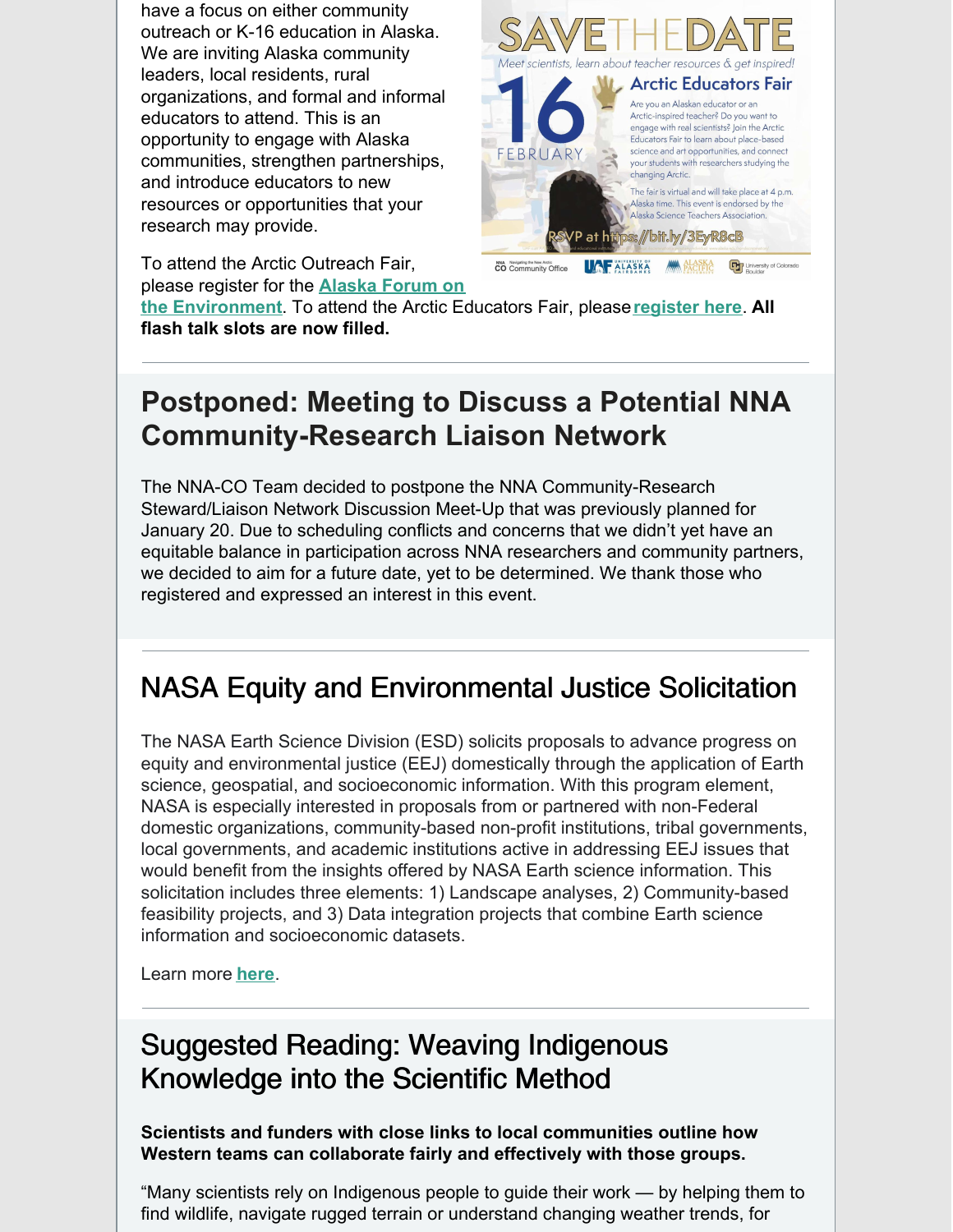example. But these relationships have often felt colonial, extractive and unequal. Researchers drop into communities, gather data and leave — never contacting the locals again, and excluding them from the publication process.

Today, many scientists acknowledge the troubling attitudes that have long plagued research projects in Indigenous communities. But finding a path to better relationships has proved challenging."

Read the full article **[here](https://www.nature.com/articles/d41586-022-00029-2?utm_source=Nature+Briefing&utm_campaign=5e9a2252f2-briefing-dy-20220112&utm_medium=email&utm_term=0_c9dfd39373-5e9a2252f2-43309705)**.

#### NNA Project Highlight

**Researching Apun: Students Using Local, Traditional, and Science Knowledge Bases to Investigate Arctic Snow Processes**

Students collecting snow samples outside Utqiaġvik, AK.

The Arctic is warming more rapidly than elsewhere on Earth, and the community of Utqiaġvik, AK, the home of the Iñupiat people, has a unique perspective from which they are observing this profound change. The goal of Researching Apun: Students Using Local, Traditional, and Science Knowledge Bases to Investigate Arctic Snow Processes is to engage students from **Iḷisaġvik [College](https://www.ilisagvik.edu/)**, Utqiaġvik, AK in carrying out classroom research projects on apun (Iñupiaq for snow on the ground) that integrate local understanding and scientific classroom practices. Students design and carry out research projects to understand snow processes based on their experiences listening to Elder stories, interviewing community members, and talking to Arctic scientists. The research activity was designed using culturally relevant education and in keeping with the



educational mission at Iḷisaġvik College to provide education based on Iñupiaq cultural heritage. The project team worked to develop a classroom research unit that honors this mission, will benefit students and the community, and can be used sustainably by instructors after the NSF project is completed.

The project team consists of members from Ilisagvik College (PI-Linda Nicholas-Figueroa, Daniel Wall), University of Michigan (PI-Ginger Shultz, PI-Kerri Pratt, Jeffrey Spencer, Danielle Maxwell), and Ikaaġun Engagement (Kaare Sikuaq Erickson). In order to continue engaging students in snow chemistry research after the project is complete, PI-Dr. Nicholas-Figueroa welcomes support from community members who are willing to share their knowledge and experience about snow, subsistence hunting, and living in rural Alaska with her students. The project has also been supported by community members and Iñupiaq Elders who have graciously given their time to students at Iḷisaġvik College, as well as UIC-Science and Mr. Kaare Erickson of Ikaaġun Engagement.

For more information, check out this **recent [publication](https://doi.org/10.1021/acs.jchemed.1c00480)** on the project.

Questions and comments can be directed to the project PIs: Linda Nicholas-Figueroa: **[linda.nicholas-figueroa@ilisagvik.edu](mailto:linda.nicholas-figueroa@ilisagvik.edu)**